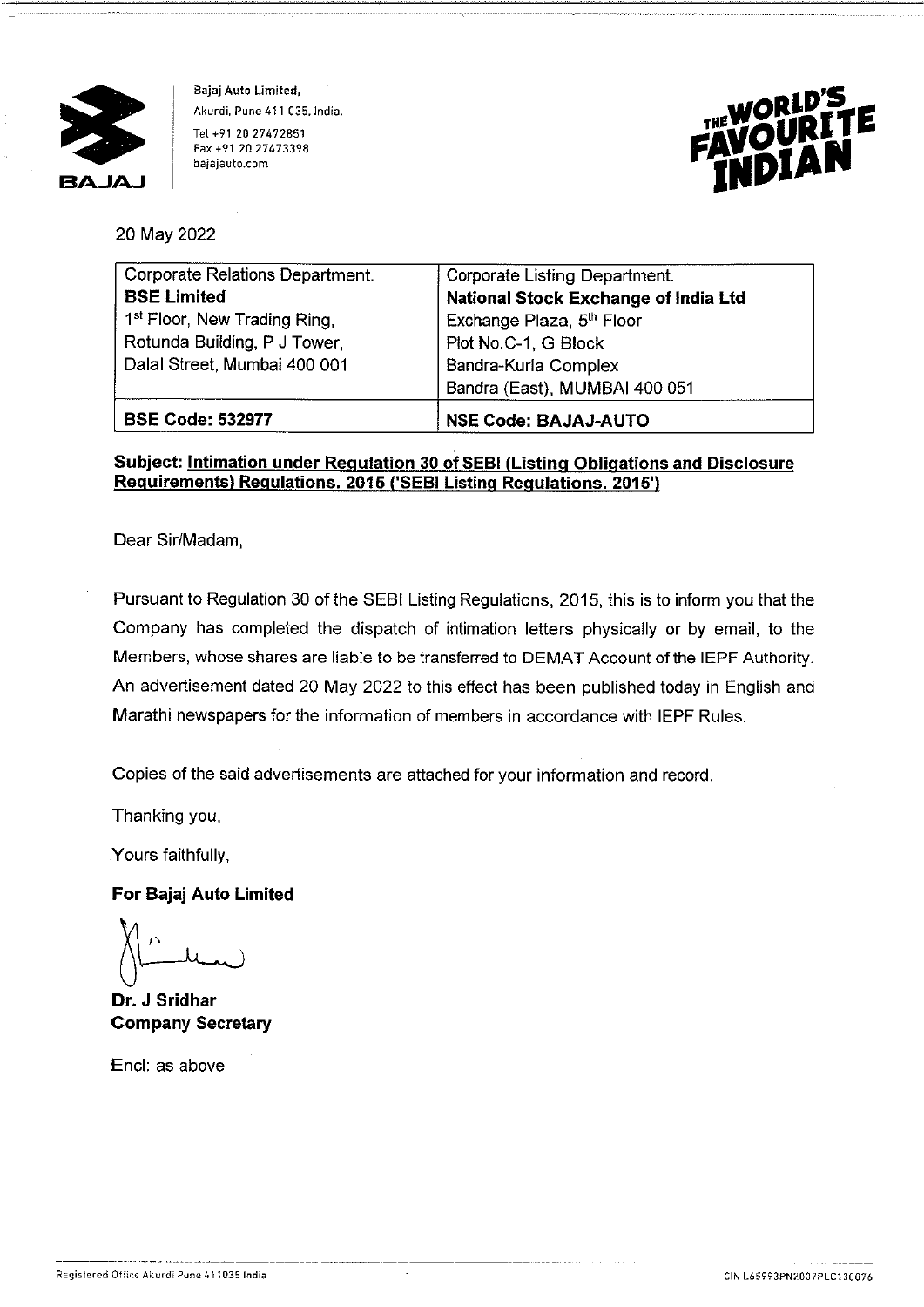## WWW.FINANCIALEXPRESS.COM FRIDAY, MAY 20, 2022

# **FINANCIAL EXPRESS**